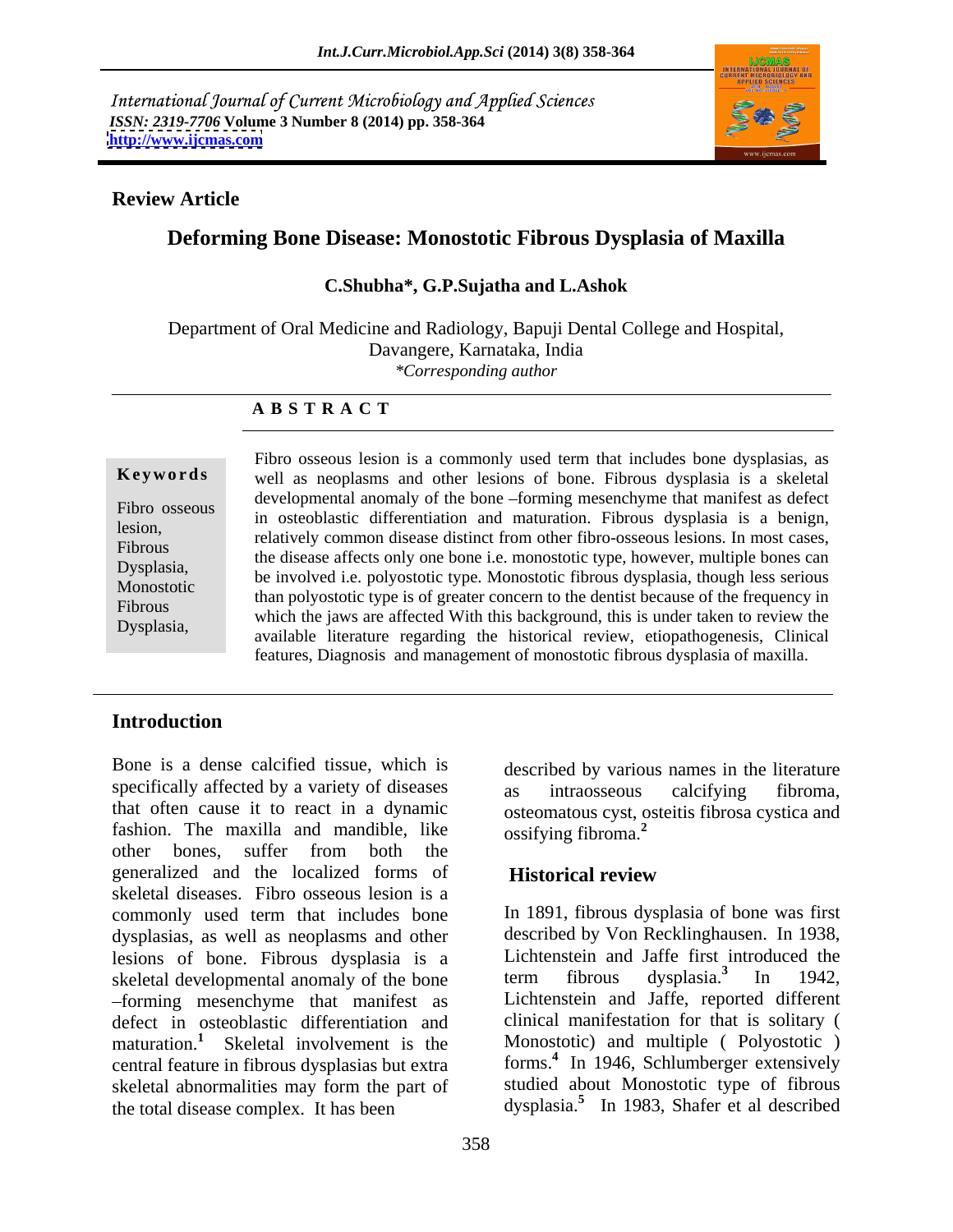- 1) Fibrous dysplasia is a slowly
- encoding for the alpha sub unit of a signal transducing G-Protein (Gs and differentiation of preosteoblasts.**<sup>8</sup>**

# **Incidence and Prevalence:**

At National institute of health, Bethesda Maryland in 2002, 51 consecutive patients diagnosed with fibrous dysplasia enrolled and participated in an institutional review board- approved clinical protocol. It was observed that fibrous dysplasia occurred more often in Maxilla (38 Patients, 88.4%), than Mandible (33 patient, 76.7%), but 28  $\frac{\text{cyclic}}{\text{adenosine}}$  coverproduction of 3-5 cyclic denosine monophosphate (cAMP) ( (65.1%) patient presented with fibrous

The monostotic form affects only one bone Dysplasia cases. The polyostotic form corresponds to 20-30% of cases. The craniofacial bones are more affected in the  $\frac{\text{parameters}}{\text{dysplasia}}$  dysplasia.<sup>12</sup> polyostotic  $(50-100\%)$  than in the  $\alpha$  dysplasia. monostotic form (20%).**<sup>10</sup>**

In 1942, Lichtenstein and Jaffe proposed abnormal differentiation of mesenchyme as a cause of the bony abnormalities. In 1957, Changus proposed osteoblastic hyperplasia

the radiographic lesion, which is extremely as the underlying pathologic process in variable depending on the maturity, and 3 fibrous dysplasia. The Monostotic variety basic patterns were seen.<sup>6</sup> may result from a developmental defect or **Definition:** and by aberrant activity in the bone forming hamartoma, possibly stimulated by trauma mesenchymal tissue.<sup>7</sup>

progressive, expansile, benign bony Fibrous dysplasia usually occurs with no disorder of unknown etiology in family history, although craniofacial form of which the normal bone is replaced by dysplasia has been shown to be inherited in an abnormal fibrous-osseous tissue.**<sup>7</sup>** an autosomal dominant fashion. Activating 2) Fibrous dysplasia is a genetically binding protein gene (GNAS1) based sporadic disease of the bone, (MIM139320), located on chromosome its mutation in the gene  $(GNAS-1)$   $20q13.2-13.3$ , have been identified in mutations within the guanine nucleotide binding protein gene ( GNAS1) Monostotic fibrous dysplasia. **<sup>11</sup>**

alpha) lead to increased C-AMP More recently, Marie et al and Riminucci et production affecting proliferation al have shown that the development of dysplasia in both Maxilla and Mandible.<sup>9</sup><br>The magnetic fame offerts calculated a have proliferation and inappropriate cell and corresponds to 70-80% of Fibrous and the same in a discoveried fibration have dysplasia reflects a complex derangement in the function of cells in the osteogenic lineage. Implicated in the development of the lesions are activating mutations of the alpha subunit of G signaling protein (Gs alpha) in osteoblastic cells. A substitution of either cys or his for arg at position 201 in Gs alpha leads to loss of guanosine triphosphatases activity of Gs alpha. This allows for activation of adnylate cyclase, overproduction of  $3'-5'$  cyclic adenosine monophosphate (cAMP) ( Shenkar et al in 1994) and increased cell proliferation and inappropriate cell differenciation. This missence mutation results in a disorganized fibrotic bone matrix, which has been demonstrated in patients with Monostotic form of fibrous dysplasia.**<sup>12</sup>**

Etiopathogenesis several cytokines (manny interference to Fibrous dysplasia stimulates release of several cytokines (mainly Interleukin -6) which cause normal osteoclasts to congregate and increase bone resorption ( Mandrioli et al 1998).It has been confirmed that fibrous dysplasia is caused by a somatic activating mutation of the alpha sub unit of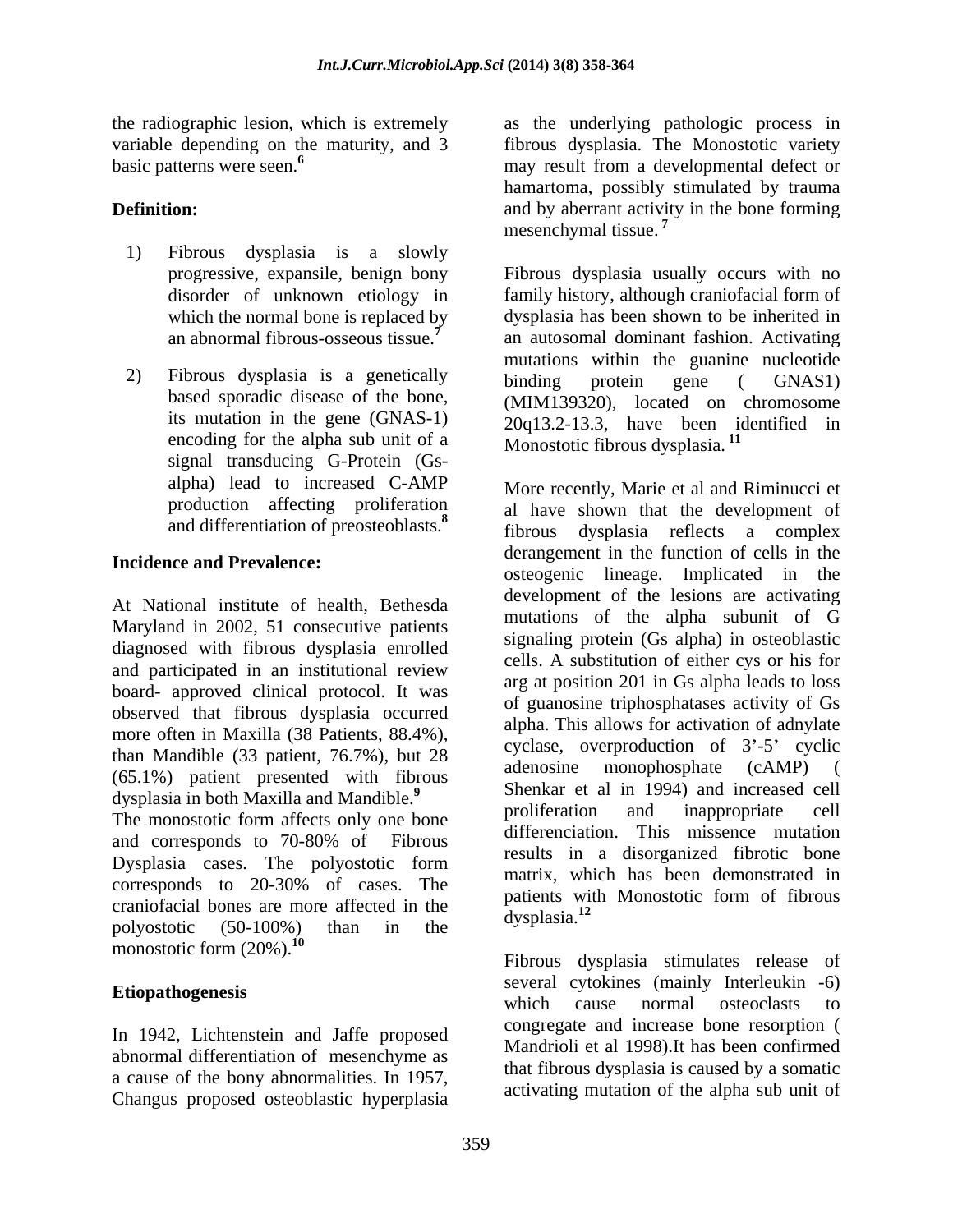the stimulatory guanine nucleotide binding cause visual disturbance from proptosis or protein. This mutation activates adenylate general displacement of the orbital contents.<br>
<sup>15</sup> cyclase and consequently increases and  $\blacksquare$ intracellular concentrations of cAMP resulting in abnormal osteoblasts in **Radiographic features:** differentiation and production of dysplastic<br>bone (Vasikaran et al  $2001$ ).<sup>13</sup> bone (Vasikaran et al 2001). **<sup>13</sup>** The radiographic appearance of fibrous

Fibrous dysplasia grows slowly, causing expansion of the jaw and producing a nontender facial asymmetry. As a rule, the Cortical bone becomes expanded and lesion stops growing when skeletal growth thinned with no evidence of periosteal ceases, but cases have been reported in reaction and in larger tumors the bone which the lesion continued to enlarge after becomes completely eroded**.** In the younger that time. The expansion is smooth and covered with normal appearing mucosa or homogenous density with a somewhat skin. Ulceration overlying the bony stippled appearance, but in older tumors enlargement is uncommon, but may be seen greater density is present due to increased when mass disrupts the occlusion or is bone content.<sup>16</sup> traumatized during eating. Pain or paresthesia is unusual. Teeth in the area of Fries distinguished three types: (1) sclerotic involvement may show minimal migration fibrous lesions of the medulla; (2) soap or displacement. In children, teeth in the bubble osteolytic type; and (3) mixtures of

In the facial region, contour enlargements of  $\qquad$  in the diploe.<sup>17</sup> the bone may produce grotesque deformities. The paranasal sinuses are often The radiographic appearance of the lesion collapsed and one or both eyes may be may be seen in three basic patterns. It may vertically displaced or exopthalmic due to appear as a small unilocular or large compression against the globe from the multilocular radiolucency with wellexpanding bone. Visual problems or circumscribed border. In the second type, dizziness is common when facial bones are the pattern is similar except increased involved and maxillary dysplasia will lead to trabeculation renders the lesion more opaque epiphora. Growth into the maxillary sinus and typically mottled in appearance. The may produce symptoms due to blockage of third type is quite opaque with many

## **Radiographic features:**

**Clinical Features:** structure. If there is a predominance of Phemister and Grimson in 1937 said that the A mixture of fibrous and bony elements Monostotic variety is a slow growing, and it produces a ground glass appearance, while occurs mainly in children and in young predominance of fibrous elements produces adults. Fibrous dysplasia appears in late a radiolucent cyst like picture. X-ray films childhood. The average age of onset is 10 may show mottled, irregular densities if the years. abnormal tissue contains spotty areas of dysplasia is a function of its histologic osseous elements, the lesion is more opaque. calcification. The maxilla, particularly the maxillary sinuses, and the base of the skull tend to present a more sclerotic picture. age groups the lesion appears as a bone content.<sup>16</sup>

affected area may fail to erupt.**<sup>14</sup>** types 1 and 2-pagetoid patterns. In the skull bones, fibrous dysplasia has its localization in the diploe.<sup>17</sup>

drainage, and growth into the orbit may delicate trabeculae giving a ground glass ormultilocular radiolucency with well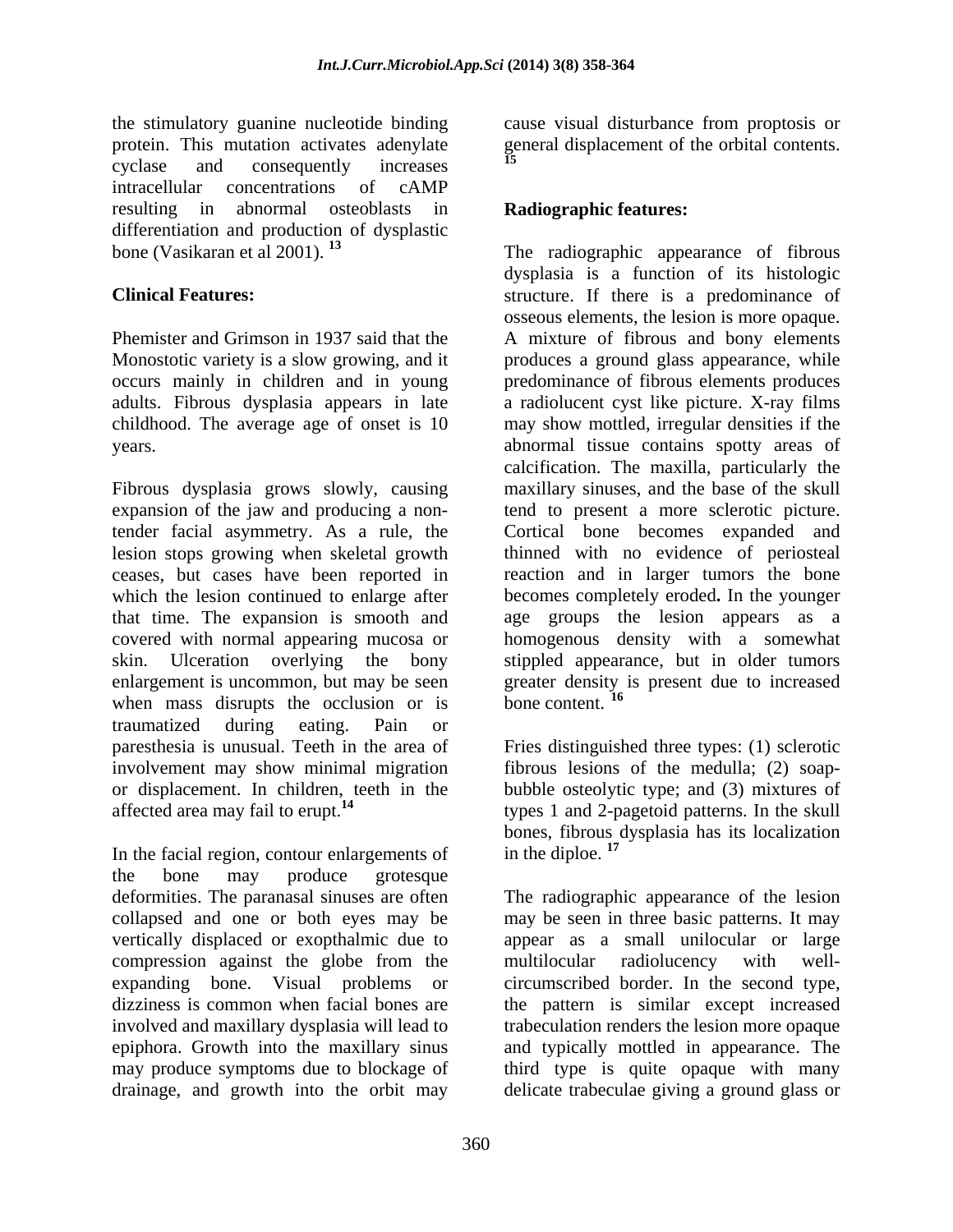orange peel appearance (Shafer et al 1983).<sup>14</sup>

Other patterns were reported by Waldron sclerosis".<sup>18</sup> indefinite margins.<sup>17</sup>

heterogeneous pattern of CT densities, along been reported to range from 34- 513 HU trabeculae, increased cellularity, and define the boundaries and connections of the configurations, curvi linear shape, V or W

Fibrous dysplasia has an intermediate signal hypotense signal on T2- weighted MR images. There may be areas of T2 hyper intensity, in early stages of disease. Following a intravenous administration of Riminucci et al have suggested site-specific Gd-DTPA, there is often moderate to patterns of histopathology in fibrous marked contrast enhancement. The degree of dysplasia. They identified 3 patterns: contrast enhancement on T1 weighted Chinese writing type, associated with the images depends on amount and degree of bone trabeculae and collagen present. Both CT and MRI are excellent imaging bones; and sclerotic / hypercellular type, modalities in defining craniofacial fibrous dysplasia. **<sup>7</sup>**

# **Histological Feature:**

Gross inspection of bone lesion reveal a variable appearance depending upon the degree of ossification, vascularity and hemorrhage. The color ranged from white to

1983).**<sup>14</sup>** reduced to a thin expanded shell and the and Giansanti as "Smoky" and "Cloudy" edematous to tough, firm and rubbery. Some and by Obisesan and co workers as "Peau-de lesions may shell out as if encapsulated orange", "Whorled", or "Diffuse where as others are infiltrative with diffuse gray to pale yellow. The bone cortex often central defect filled with fibrous tissue, which varied in consistency from soft and indefinite margins.**<sup>17</sup>**

**Role of Computed Tomography and** Histologically, the fibrous tissue component **Magnetic Resonance Imaging:** is non-descript without pattern and is of Expansion of involved bone with a includes irregularly shape trabeculae of with intact thin cortex, is a characteristic of metaplastically from the fibrous stroma; is fibrous dysplasia. CT attenuation levels have poorly oriented with misshapen bony depending on the fibrous tissue and bone irregular margins; and forms odd geometric content. CT has also made possible to patterns including "C" or "S" shaped lesion, to exclude a Polyostotic craniofacial shape (so called Chinese characters), form,to identify other possible associated "jigsaw puzzle". The trabeculae typically disorders and to monitor evolution of the lack osteoblastic rimming. Multinucleated disease.<sup>19</sup> eine giant cells, macrophages, increased on T1- weighted and heterogeneous rather than lamellar; however, lamellar bone variable cellularity. The osseous component osteoid and immature (Woven) bone arising trabeculae, increased cellularity, and configurations, curvi linear shape, V or W giant cells, macrophages, increased vascularity, and calcification may be seen. Under polarized light bone appears woven can be seen in fibrous dysplasia and its presence does not exclude the diagnosis. **<sup>12</sup>**

> axial and appendicular skeleton; sclerotic/ pagetoid type, associated with the cranial associated with the maxilla and mandible.**<sup>20</sup>**

### **Laboratory Investigations:**

Laboratory investigations help to differentiate from other diseases, although Fibrous dysplasia may be associated with hormonal changes as well as defects in calcium phosphorous metabolism. As per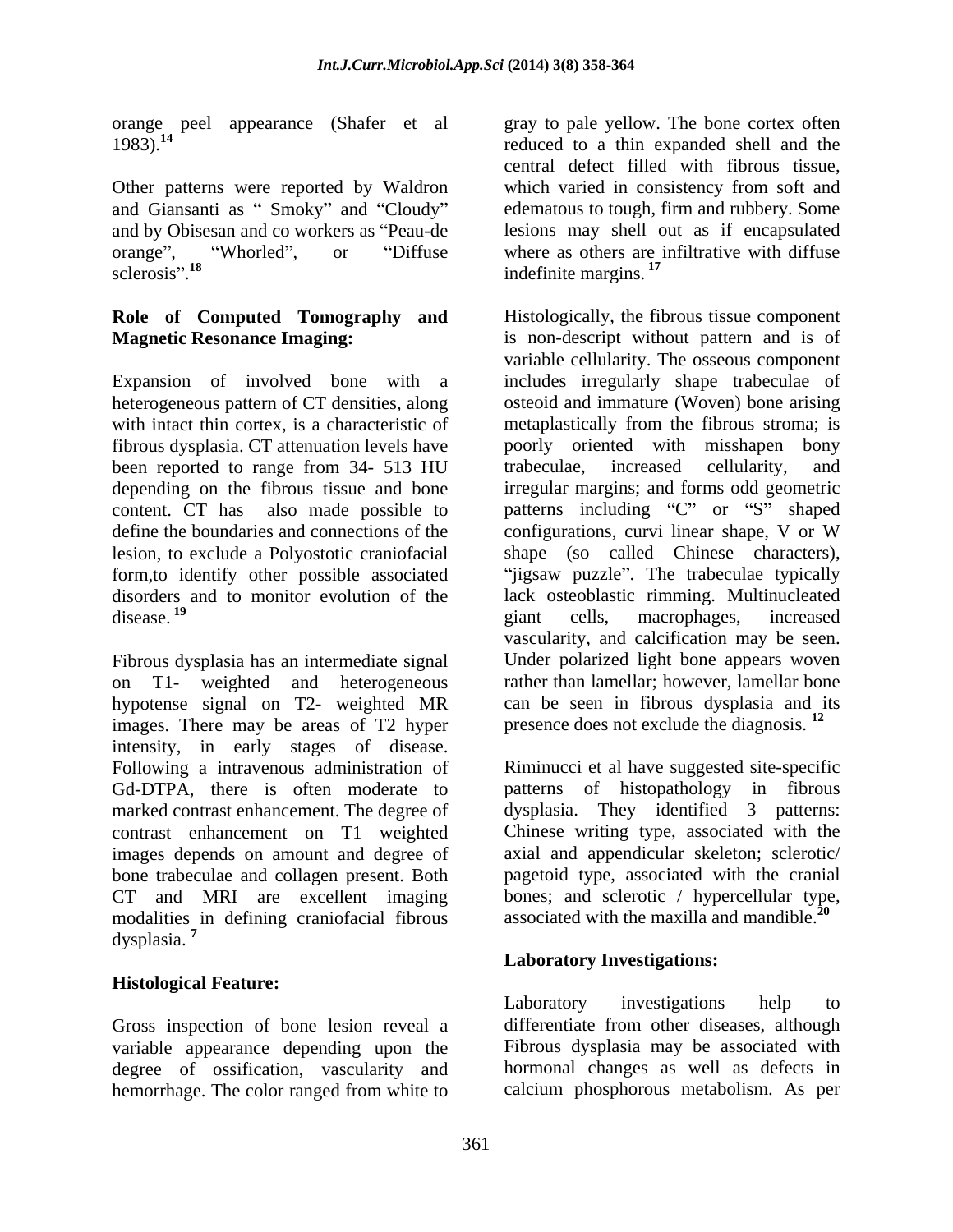the literature, specifically serum calcium, etidronate have also been<br>phosphorus, and alkaline phosphatase, are cases with little success.<sup>12</sup> phosphorus, and alkaline phosphatase, are usually within normal ranges in patients with Monostotic fibrous dysplasia.<sup>21</sup> Osteoclasts resorbing the area of bone

general approaches involve monitoring,

Certain cases may be monitored for disease location of the lesions, age of the patient, and the patients' views towards surgery, serial clinical examinations may be the best emphasis on the cranial nerves and a thorough ophthalmologic assessment. CT scanning and bone scintigraphy may be 3) Surgeryobtained to monitor disease progression. visual loss should alert the clinician to a co-<br>surgical, involving excision and or

No medical treatment is available to cure or colleague approximately 20% of the lesions definitively halt the progression of the disease. Cortisone has been reported to those treated by radical excision. acetate has been used, at times, to help radiation-induced sarcomas.<sup>24</sup> precipitate phosphate in the bowel and thus reduce the danger of hyperphosphataemia i. Early radical surgery has been advocated e. associated with severe forms of fibrous both as a means for prophylaxis and for dysplasia. Hormone therapy has little effect on the course of the disease.**<sup>22</sup>** Evidence of increased osteoclastic activity and increased fasting urinary hydroxyl proline, has led to investigations with ante-resorptive drugs.Calcitonin, mithramycin, and

etidronate have also been tried in a few cases with little success.**<sup>12</sup>**

**Management:** The state of the cytoplasm where it inhibits acid There are no uniformly accepted guidelines bone resorption, prevention of secretion of for treatment of this disease, but the three osteoclasts stimulating factors and inhibition medical management, or surgery. Palmidronate containing a basic nitrogen 1) **Monitor**- second-generation drug, characterized by activity and progression. Depending of the appears to be an effective and well-tolerated option. These should place particular palmidronate and limited non- mutilating covered by the drug incorporate the agent phosphatase secretion there by arresting of resorptive action of osteoclasts. atom in its alkyl side chain represents a increased potency of inhibition of bone resorption and good tolerance. Palmidronate therapeutic option for patients with fibrous dysplasia. In the future, the combination of the metabolic blockage of the dysplasia by interventions are possible.**<sup>23</sup>**

# **3) Surgery**-

Rapid development of diplopia, pain, or The treatment of facial fibrous dysplasia is existing mucocele or hemorrhage.<sup>12</sup> curettage. In children, the surgical procedure **2) Medical-** puberty when the lesion tends to become produce some relief in the pain of bone Radiotherapy is contraindicated because of lesions. This is not consistent. Aluminum the possibility of subsequent development of surgical, involving excision and or should be delayed, if possible, until after static. According to Zimmerman and colleague approximately 20% of the lesions continue to grow after treatment, except those treated by radical excision. radiation-induced sarcomas.**<sup>24</sup>**

reversing compressive forces.**<sup>12</sup>**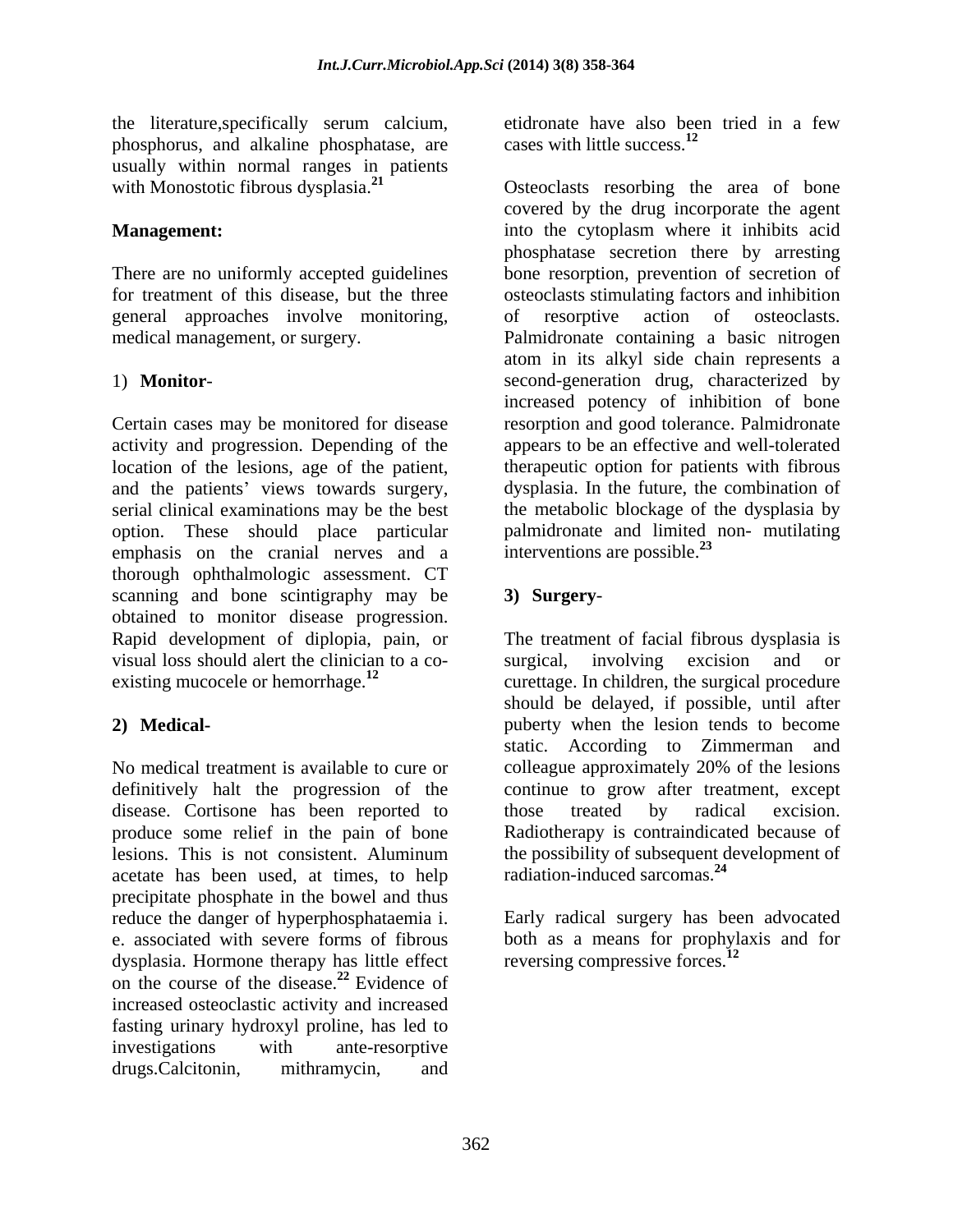

**Fig** 2: CT shows a radiodense area in the<br> **References** right maxillary antrum and the ground glass appearance of the maxillary antrum with obstruction of the maxillary<br>
Oral Pathology.  $5^{\text{th}}$  ed. New Delhi:<br>
Oral Pathology.  $5^{\text{th}}$  ed. New Delhi: ostium,and the orbital floor is pushed



### **Malignant transformation:**

Malignant transformation to osteogenic Medic<br>sarcoma is rare although rapid expansile 1187. sarcoma is rare, although rapid, expansile growth and surrounding destruction may frequently give a false impression of MRV. Monostotic Fibrous dysplasia of malionancy However there seems to be a Maxilla. J Indian M A, sept 1987; 85 malignancy. However, there seems to be a relationship between irradiation and malignant degeneration according to

**Fig 1:** Expansile lesion of left maxilla several reports , an overall risk of malignant change of 0.5% (or 1in 200 cases), if left untreated. **<sup>25</sup>**

> To conclude, fibrous dysplasia has the potential to cause significant cosmetic and functional disturbance, especially visual impairment. Substantial progress has been made over the past decade to understand the disease and accurately point out the gene causing it. Although surgical management is required in Fibrous dysplasia, the role of genetic manipulation in the management of the disease has to be explored in the near future.

# **References**

- 1. Shafers, Hine, Levy. Text Book of  $\theta_{\rm tot}$   $\theta_{\rm MW}$  Dolbis ed. New Delhi: Elsevier, 2006.
- upwards 2. Gupta DS, Gupta MK. Monostotic Fibrous Dysplasia- A Case Report. Journal Indian Dent. Asso. Nov 1982; 54: 425-427
	- 3. Pontual MLDA, Tuji FM, Yoo HJ, Boscolo FN, Almeida SM. Epidemiological study of fibrous dysplasia of the jaws in a sample of Brazilian population. Odontologia. Clin.Cientif., Recife, Jan 2004; 3(1): 25-29
	- 4. Mahajan S, Kamboj M, Baoz K. Maxillofacial fibrous dysplasia- A case report. IJDR, 2005; 16 (4): 151-152.
	- 5. Schrire T. Fibrous dysplasia of the maxilla with a method for preventing contractures after maxillectomy. S.A. Medical Journal, Dec 1956; 8: 1185- 1187.
	- 6. Muralidhar M, Sohoni S, Raghavan MRV. Monostotic Fibrous dysplasia of Maxilla. J Indian M A, sept 1987; 85 (9): 273-277.